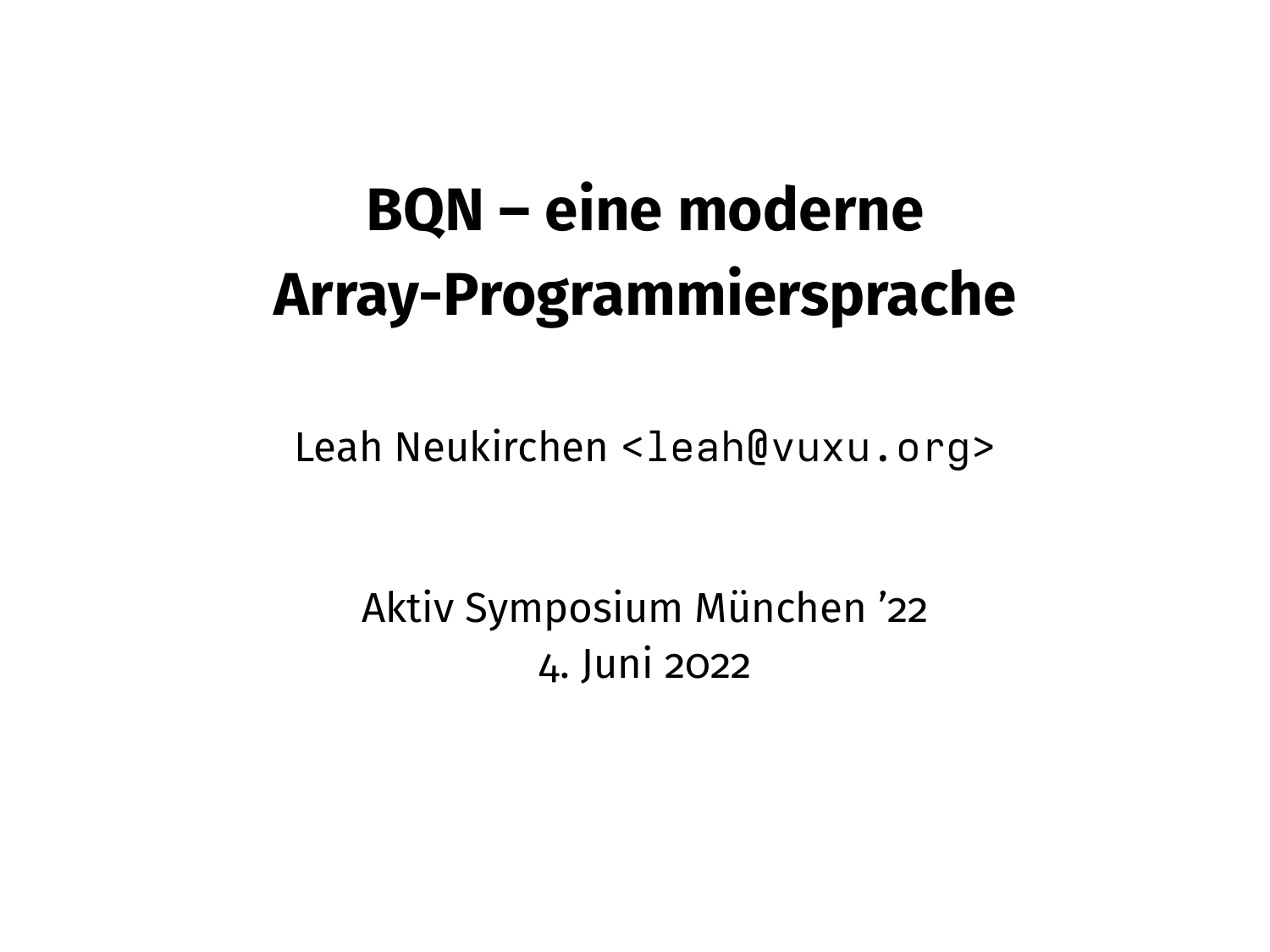## **Was ist Array-Programmierung?**

- Existiert seit den 60ern: Ursprung in Ken Iverson's APL
- Direkte Operationen auf Arrays als Datentypen
- "No stinking loops"
- heutzutage: funktionaler Stil, Funktionen höherer Ordnung
- *tacit programming*: Programmierung ohne benannte Variablen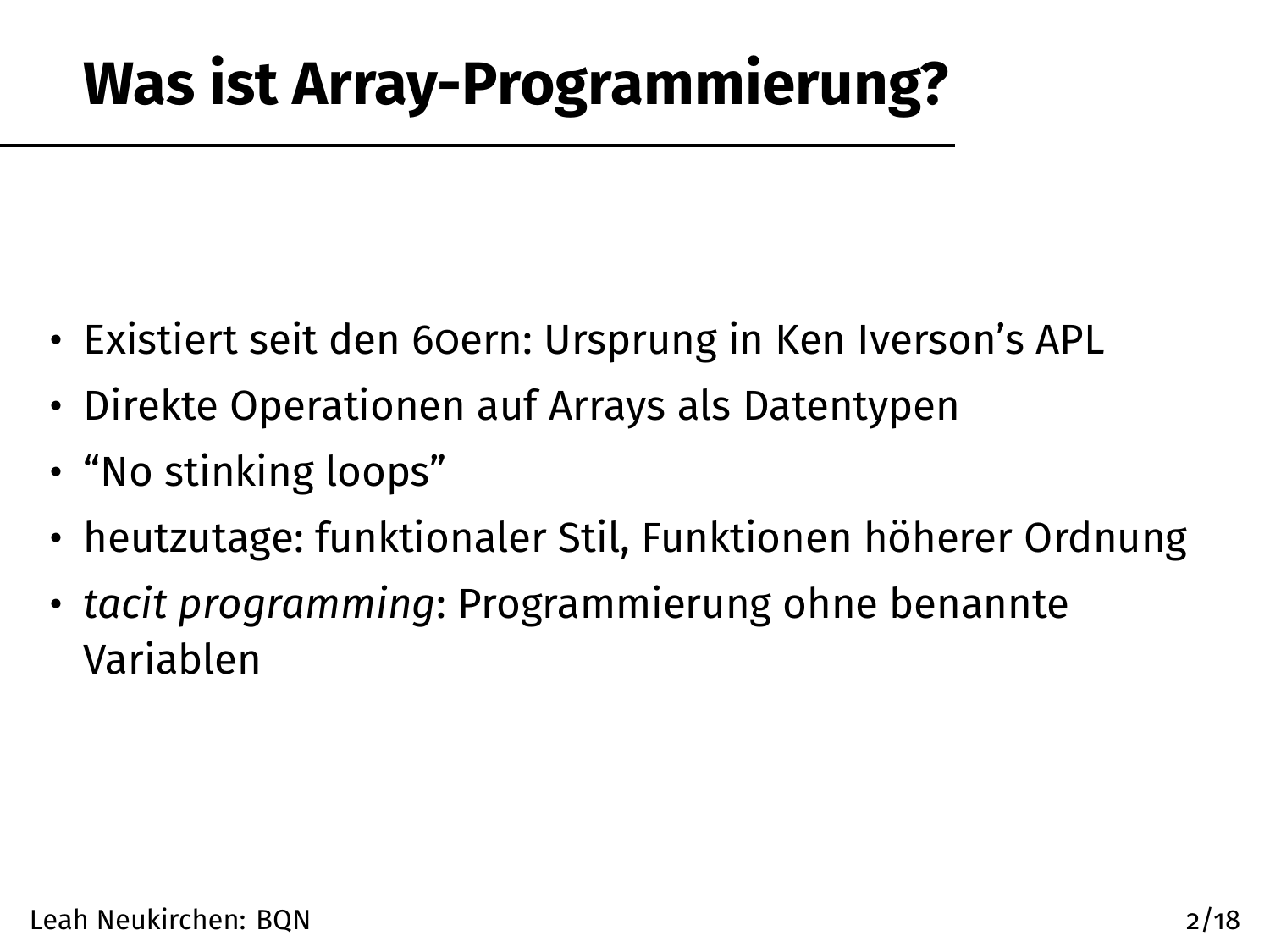## Die BQN-Tastatur

| ∣ ~<br>┑<br>$\tilde{\phantom{a}}$<br>$\sim$ | 0<br>$\odot$<br>$\check{ }$<br>$\overline{2}$ | $_{\odot}$<br>$\bullet\bullet$ | #<br>3           | ⊕<br>$\equiv$                          | \$ ⊕<br>4г     | % ⊘<br>5          | $\hat{\phantom{a}}$<br>╭<br>6          | $\bullet$<br>$\overline{\phantom{a}}$ | &                                      | $\star$<br>$\pmb{\Phi}$<br>8 | $\overline{\Phi}$<br>$\infty$ | 9                              | $\mathbf{0}$                             | $\bullet$               | ÷                                     | $+$<br>$=$                                     | $\star$<br>$\times$ | Backspace                 |
|---------------------------------------------|-----------------------------------------------|--------------------------------|------------------|----------------------------------------|----------------|-------------------|----------------------------------------|---------------------------------------|----------------------------------------|------------------------------|-------------------------------|--------------------------------|------------------------------------------|-------------------------|---------------------------------------|------------------------------------------------|---------------------|---------------------------|
| Tab                                         | Q<br>√<br>φ<br>q                              | W<br>W                         | W<br>W           | $E \subseteq$<br>$\in$<br>e            | R<br>r         | r<br>↑            | T.<br>4<br>t<br>Λ                      | Y<br>y                                |                                        | U<br>'u ⊔                    | I.<br>i                       | Ε<br>Е                         | 0<br>Е<br>$\Box$<br>$\circ$              | P<br>p                  | ι<br>π                                | $\overline{ }$<br>$\leftarrow$                 |                     | $\vdash$<br>$\rightarrow$ |
| Caps<br>Lock                                | A<br>a                                        | $\tilde{\mathcal{L}}$<br>ø     | S<br>S<br>S<br>s | D<br>d                                 | $\updownarrow$ | F<br>F.<br>f<br>f | G<br>g                                 | G<br>g                                | H<br>《<br>h<br>$\mathbf{-} \mathbf{o}$ | J<br>j                       | $\circ$                       | K<br>$\bullet$<br>k<br>$\circ$ |                                          | $\mathcal{P}$<br>$\sim$ | ٠<br>$\bullet$<br>$\bullet$<br>♦<br>٠ | $\mathbf{H}$<br>$\bullet$<br>$\leftrightarrow$ |                     | Enter                     |
| Shift                                       |                                               | Z<br>z                         | M<br>4           | X<br>X<br>$\mathbb{X}$<br>$\mathsf{x}$ | С<br>C         | ↓                 | Å<br>V<br>$\mathsf{v}$<br>$\mathsf{V}$ | B<br>b                                |                                        | N<br>n                       | $M \neq$<br>m                 | $\equiv$                       | $\leq$<br>$\lt$<br>$\boldsymbol{\omega}$ | $\geq$<br>$\asymp$      | ?<br>≥                                | $\Leftarrow$<br>ŧ                              |                     | Shift                     |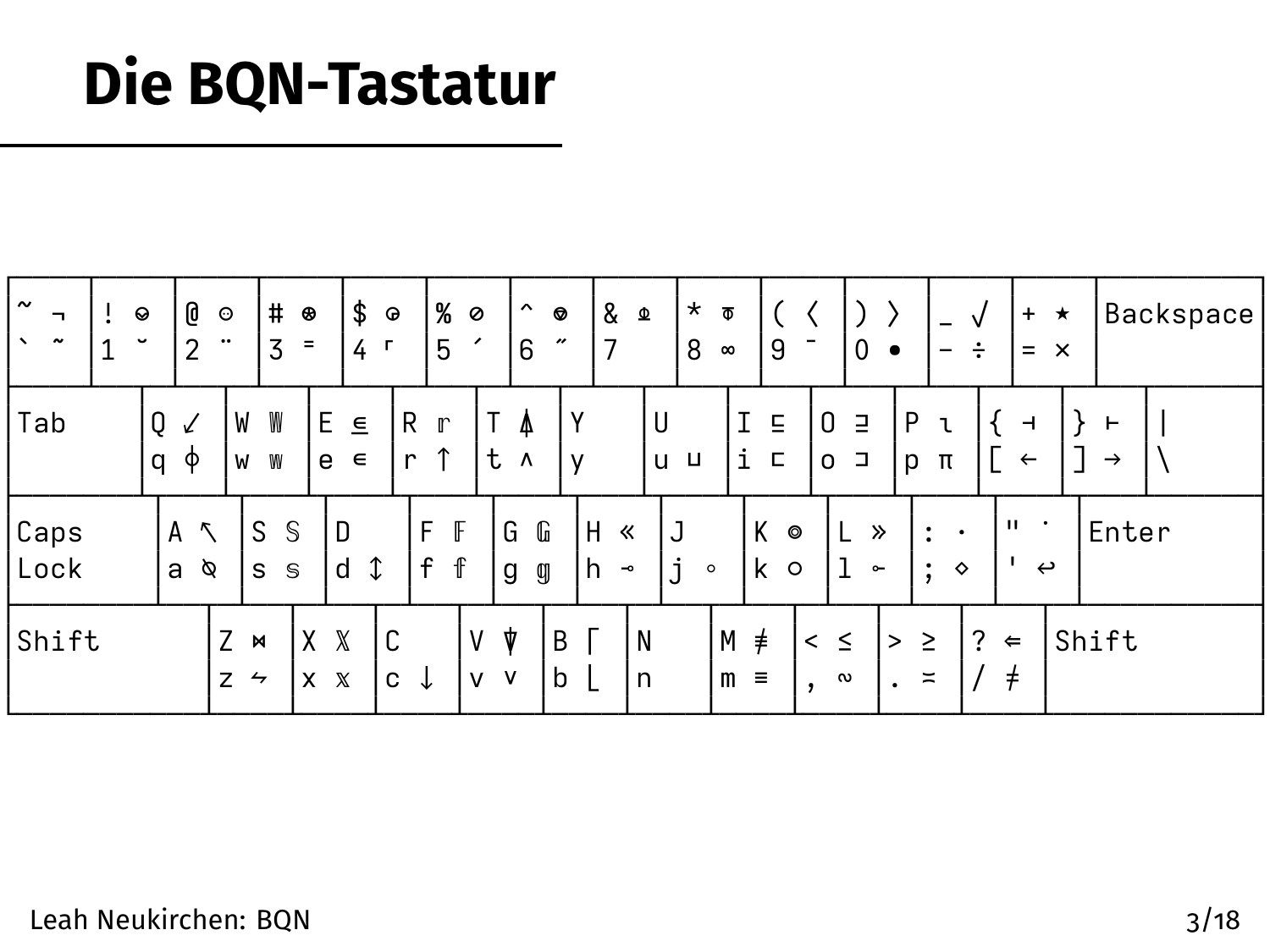#### **Rechnen mit Vektoren**

23 + 19 42  $22 + 1.2.3$ ⟨ 23 24 25 ⟩ 23‿24‿25 + 19‿20‿21 ⟨ 42 44 46 ⟩

Leah Neukirchen: BQN 4/18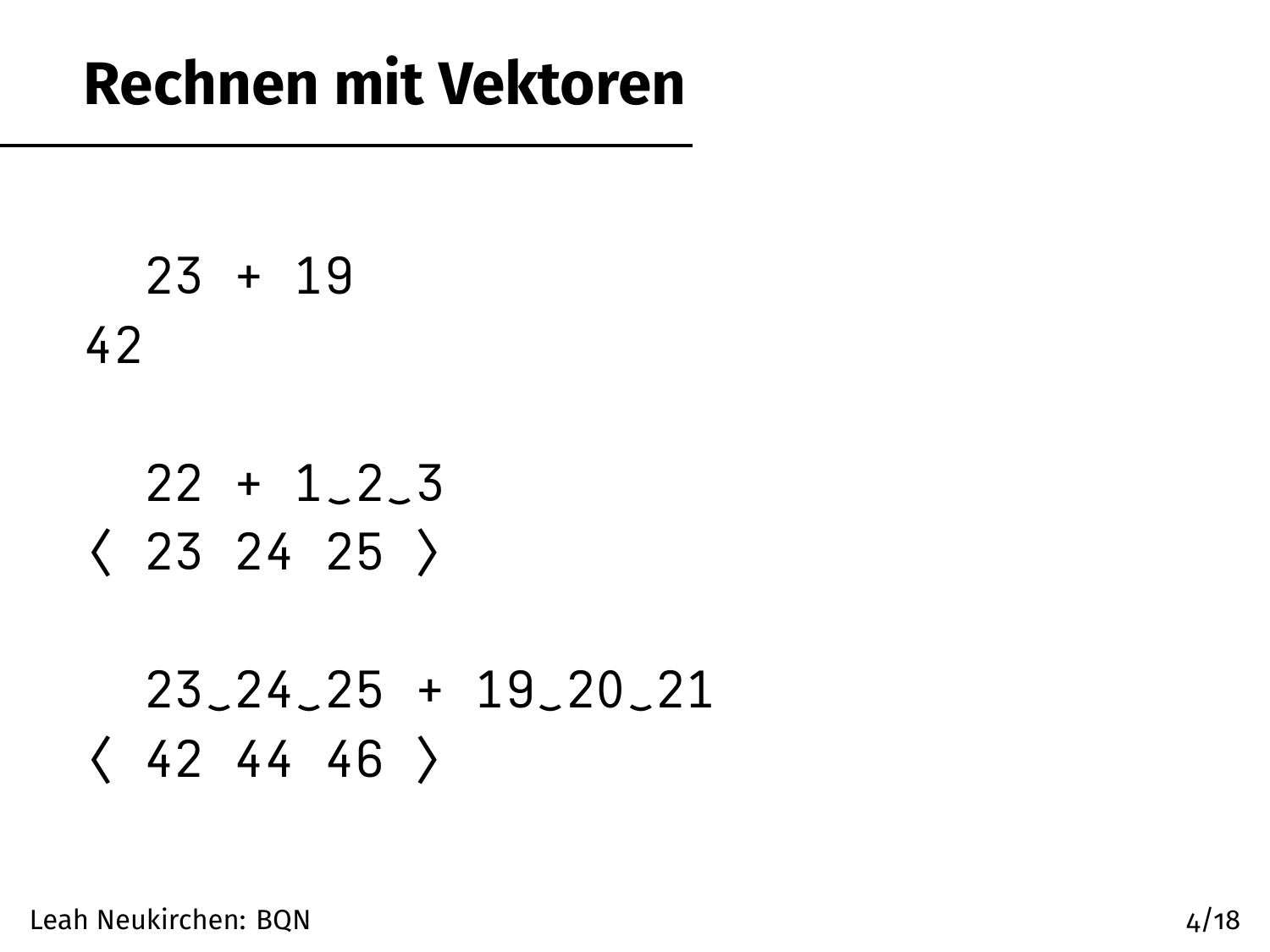#### 23‿24‿25 +⌜ 19‿20‿21

┘

╵ 42 43 44 43 44 45 44 45 46

┌─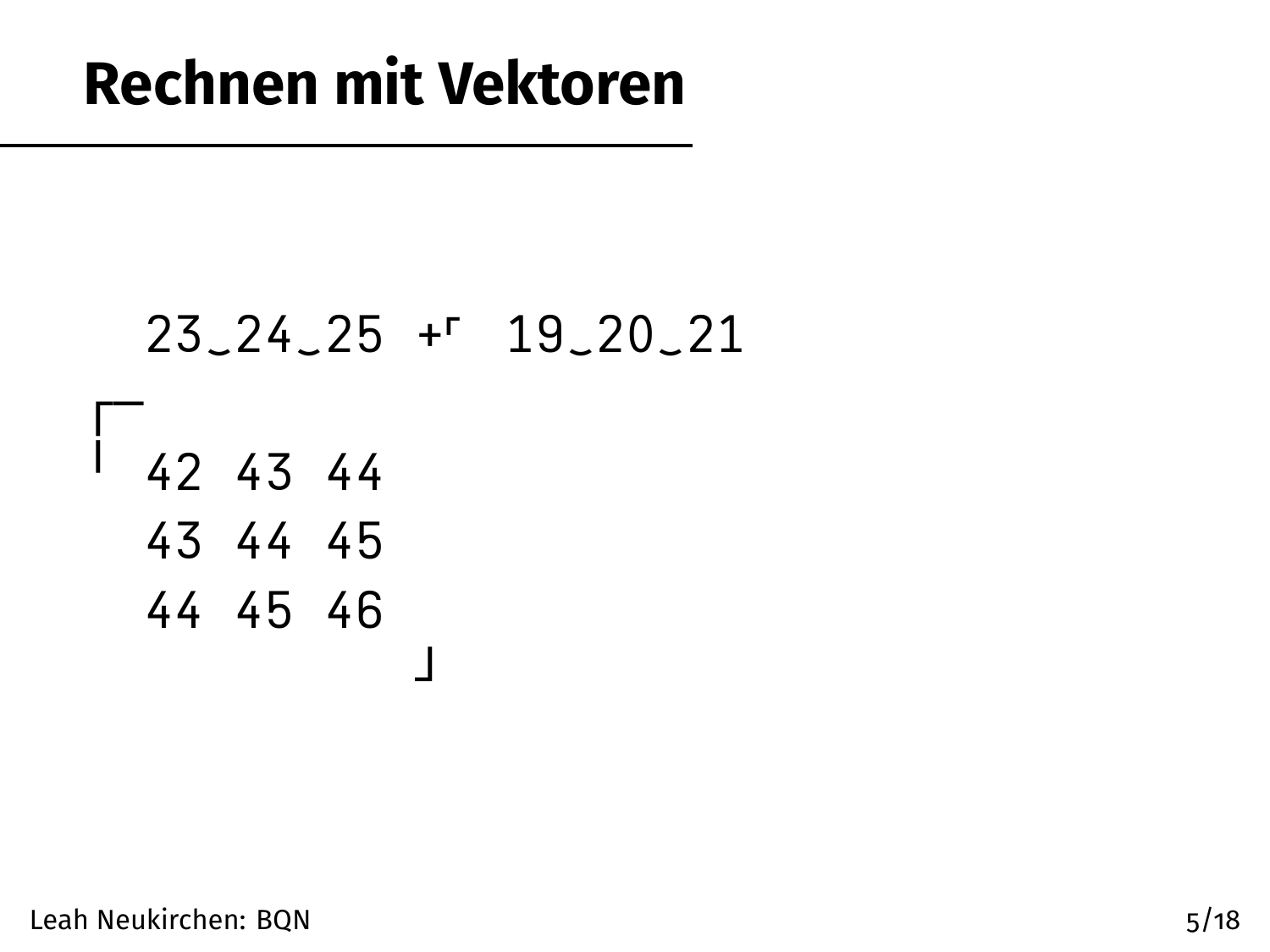### **Berechnung des Durchschnitt**

$$
a \leftarrow 5.6.7.8
$$
  

$$
\langle 5 6 7 8 \rangle
$$
  

$$
5 + 6 + 7 + 8
$$
  

$$
26
$$
  

$$
+ 4
$$
  

$$
4
$$
  

$$
4
$$

Leah Neukirchen: BQN 6/18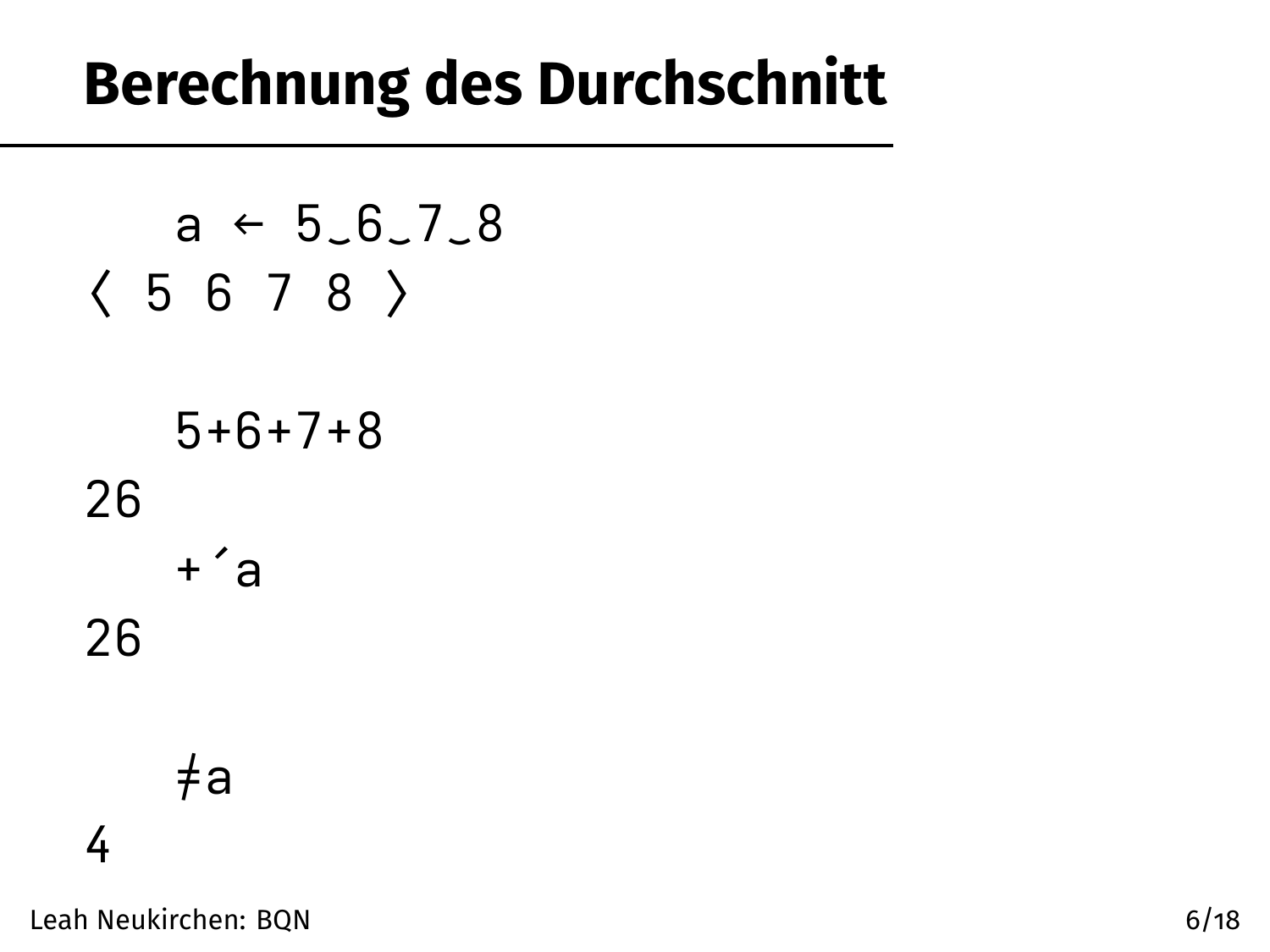#### **Berechnung des Durchschnitts**

$$
(+a) \div a
$$
  
6.5  

$$
(+ \div \div a)
$$
  
6.5  
Avg  $\leftarrow$  +  $\div$  +  
Avg a  
6.5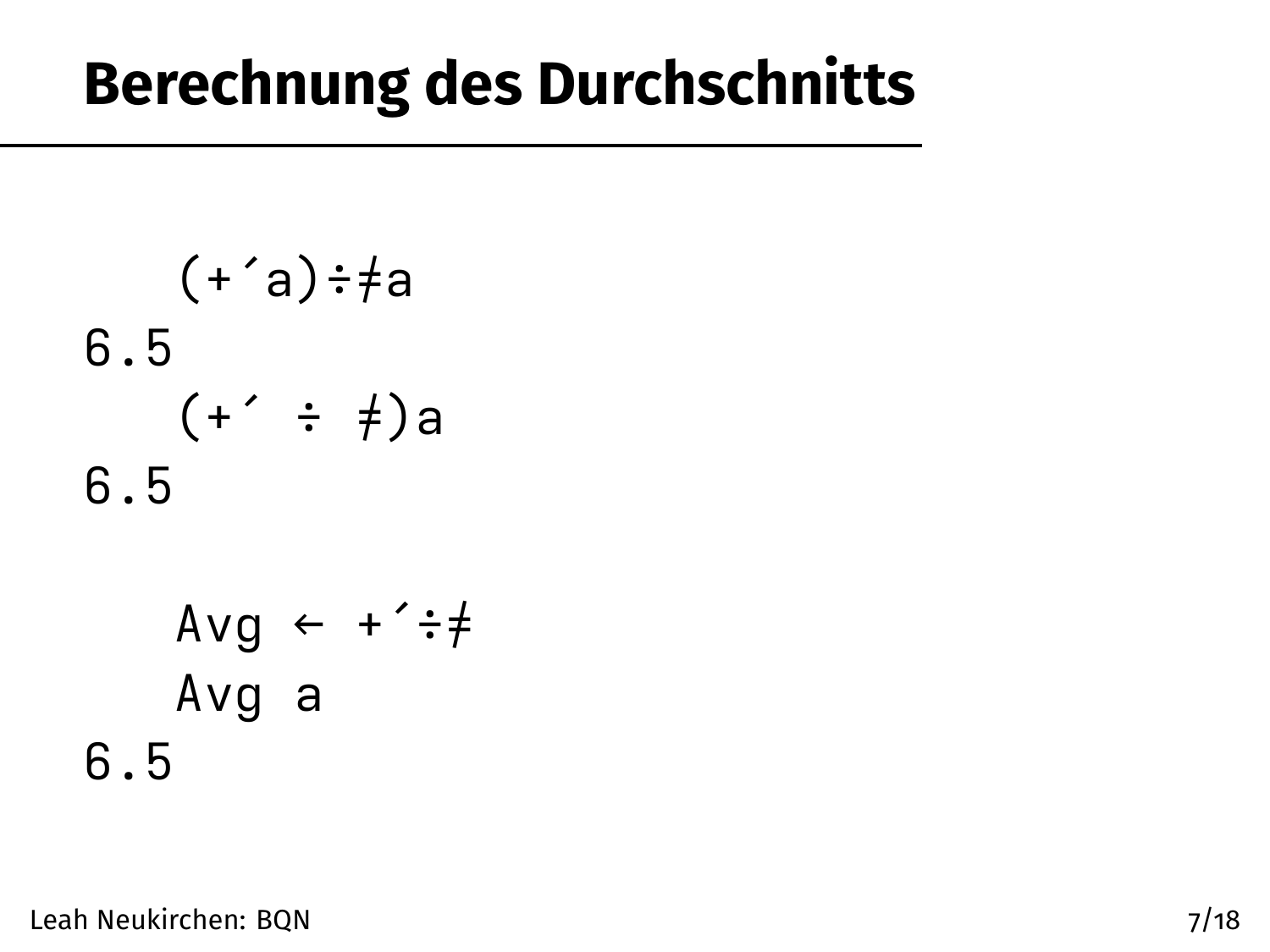## **Advent of Code 2021: Day 9: Smoke Basin**

*Smoke flows to the lowest point of the area it's in. For example, consider the following heightmap:*

*Your first goal is to find the low points—the locations that are lower than any of its adjacent locations.*

*The risk level of a low point is 1 plus its height. What is the sum of the risk levels of all low points on your heightmap?*

Leah Neukirchen: BQN 8/18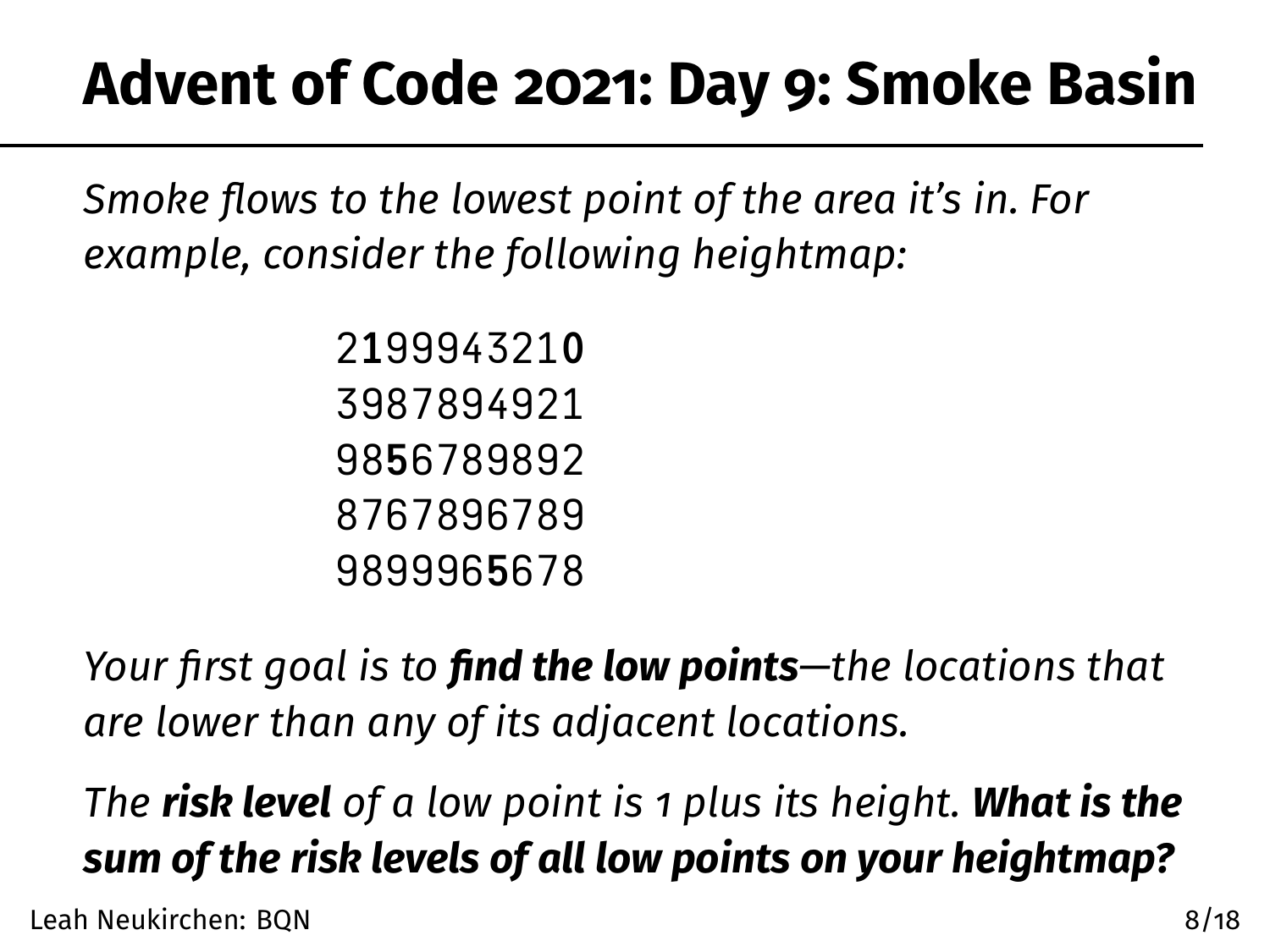### **Laden einer Datei**

$$
d \leftarrow > '0' - \text{ "Flines"day09"}
$$

╵ 2 1 9 9 9 4 3 2 1 0 3 9 8 7 8 9 4 9 2 1 9 8 5 6 7 8 9 8 9 2 8 7 6 7 8 9 6 7 8 9 9 8 9 9 9 6 5 6 7 8

┘

Leah Neukirchen: BQN 9/18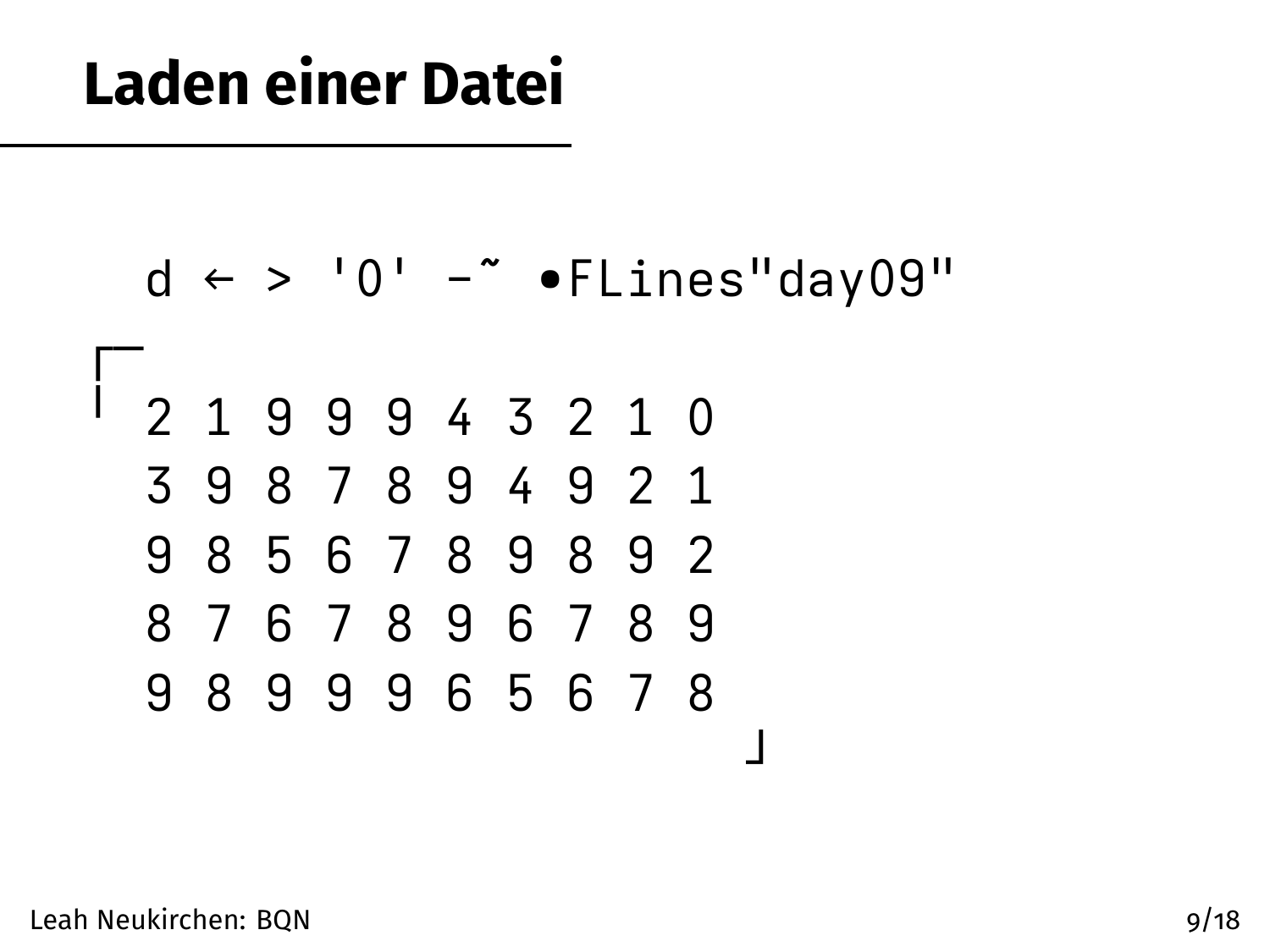### **Zeilen-Shift**

∞»˘d



Leah Neukirchen: BQN 10/18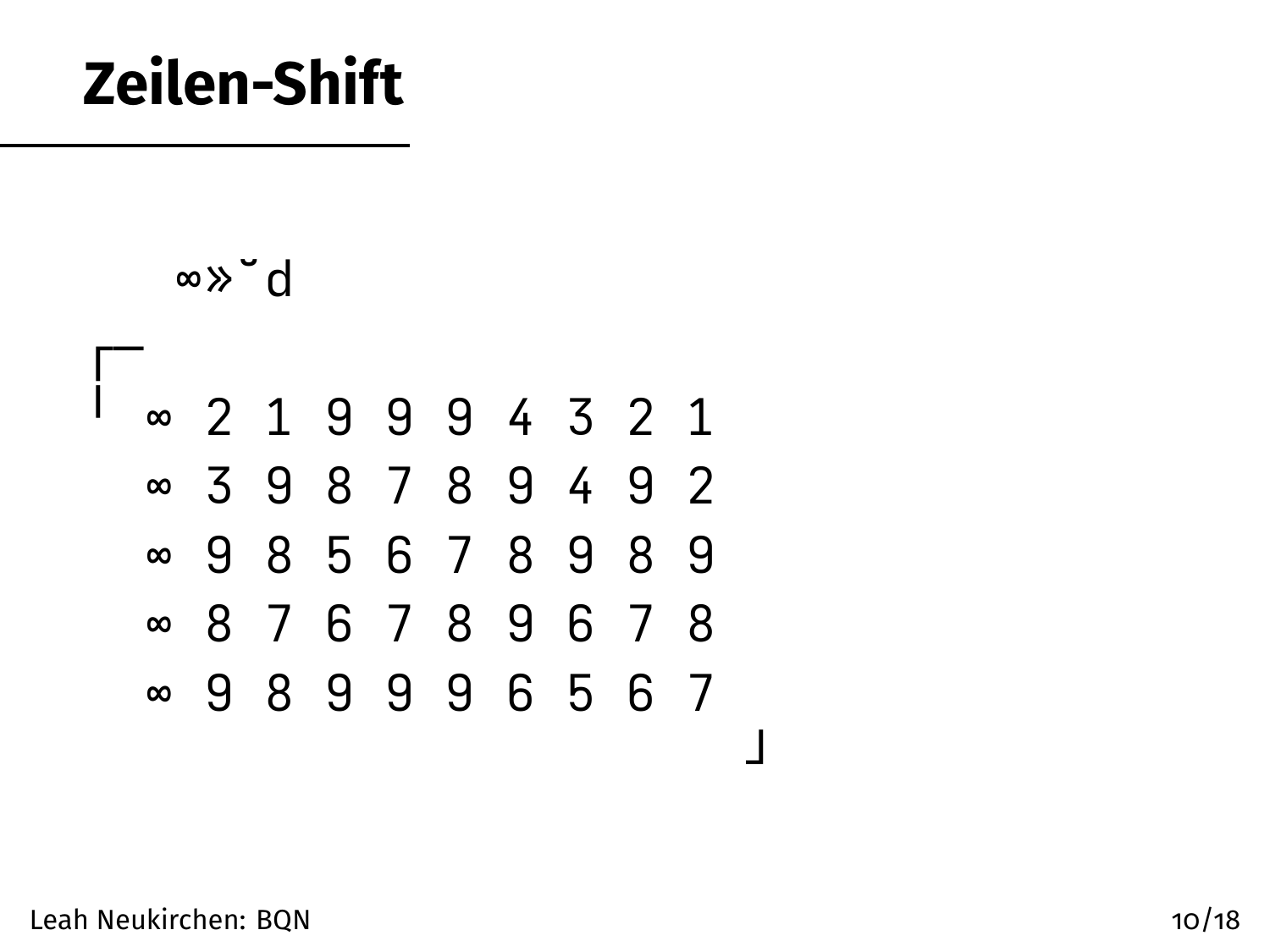# **Drehung einer Matrix**

┘

⍉⌽d

| 9 | 8 | 9 | 3 | 2 |
|---|---|---|---|---|
| 8 | 7 | 8 | 9 | 1 |
| 9 | 6 | 5 | 8 | 9 |
| 9 | 7 | 6 | 7 | 9 |
| 9 | 8 | 7 | 8 | 9 |
| 6 | 9 | 8 | 9 | 4 |
| 5 | 6 | 9 | 4 | 3 |
| 6 | 7 | 8 | 9 | 2 |
| 7 | 8 | 9 | 2 | 1 |
| 8 | ٩ | 2 | 1 | ი |
|   |   |   |   |   |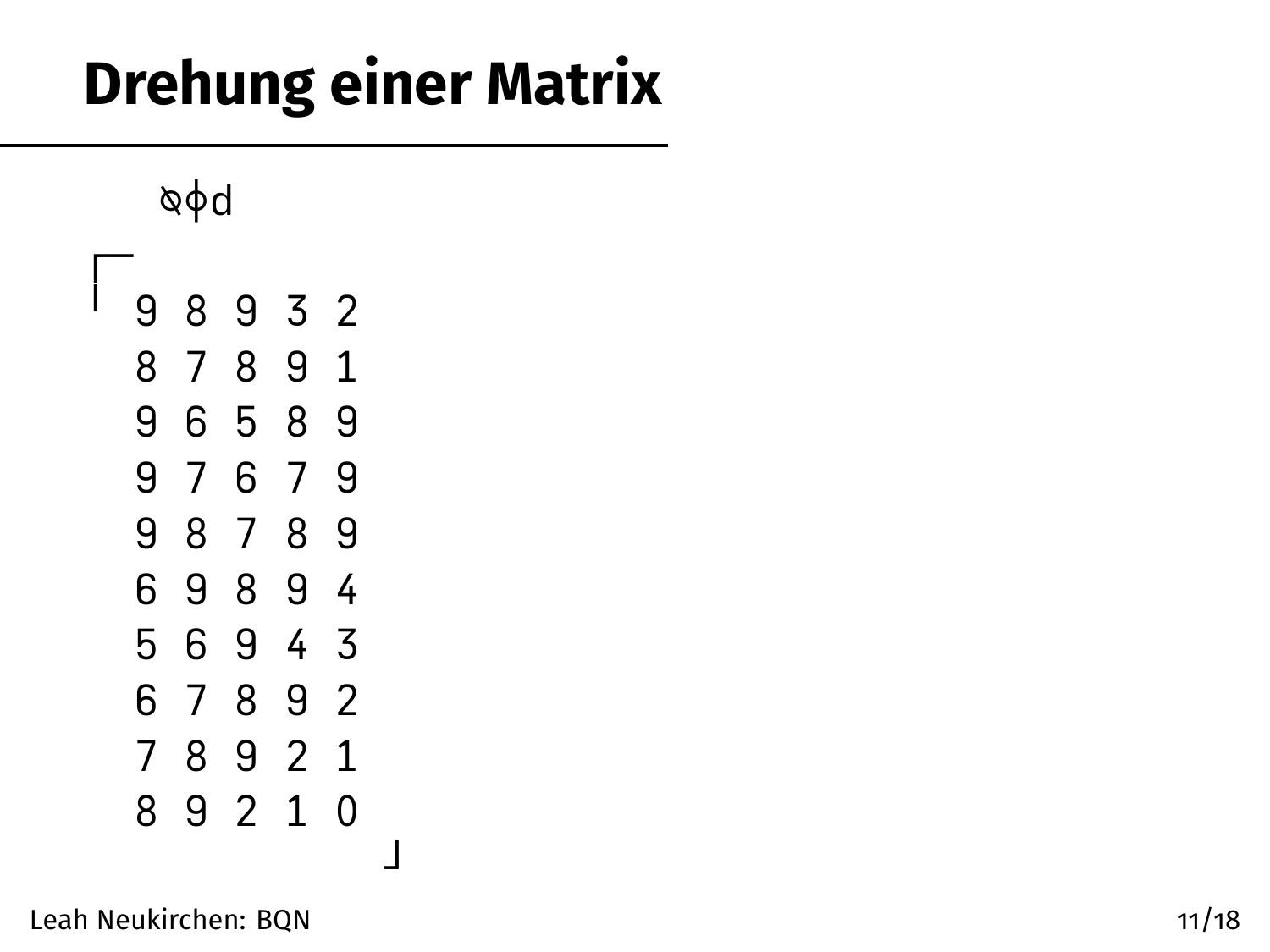## **Iterierte Drehung**

```
(⍉∘⌽⍟(↕4)) d
┌─
· ┌─ ┌─ ┌─ ┌─
 ╵ 2 1 9 9 9 4 3 2 1 0 ╵ 9 8 9 3 2 ╵ 8 7 6 5 6 9 9 9 8 9 ╵ 0 1 2 9 8
  3 9 8 7 8 9 4 9 2 1 8 7 8 9 1 9 8 7 6 9 8 7 6 7 8 1 2 9 8 7
  9 8 5 6 7 8 9 8 9 2 9 6 5 8 9 2 9 8 9 8 7 6 5 8 9 2 9 8 7 6
  8 7 6 7 8 9 6 7 8 9 9 7 6 7 9 1 2 9 4 9 8 7 8 9 3 3 4 9 6 5
  9 8 9 9 9 6 5 6 7 8 9 8 7 8 9 0 1 2 3 4 9 9 9 1 2 4 9 8 9 6
               ┘ 6 9 8 9 4 ┘ 9 8 7 8 9
                  5 6 9 4 3 9 7 6 7 9
                  6 7 8 9 2 9 8 5 6 9
                 7 8 9 2 1 1 9 8 7 8 9 2 1 2 3 9 8 9
                        \frac{1}{2} 2 3 9 8 9
                        ┘ ┘
```
┘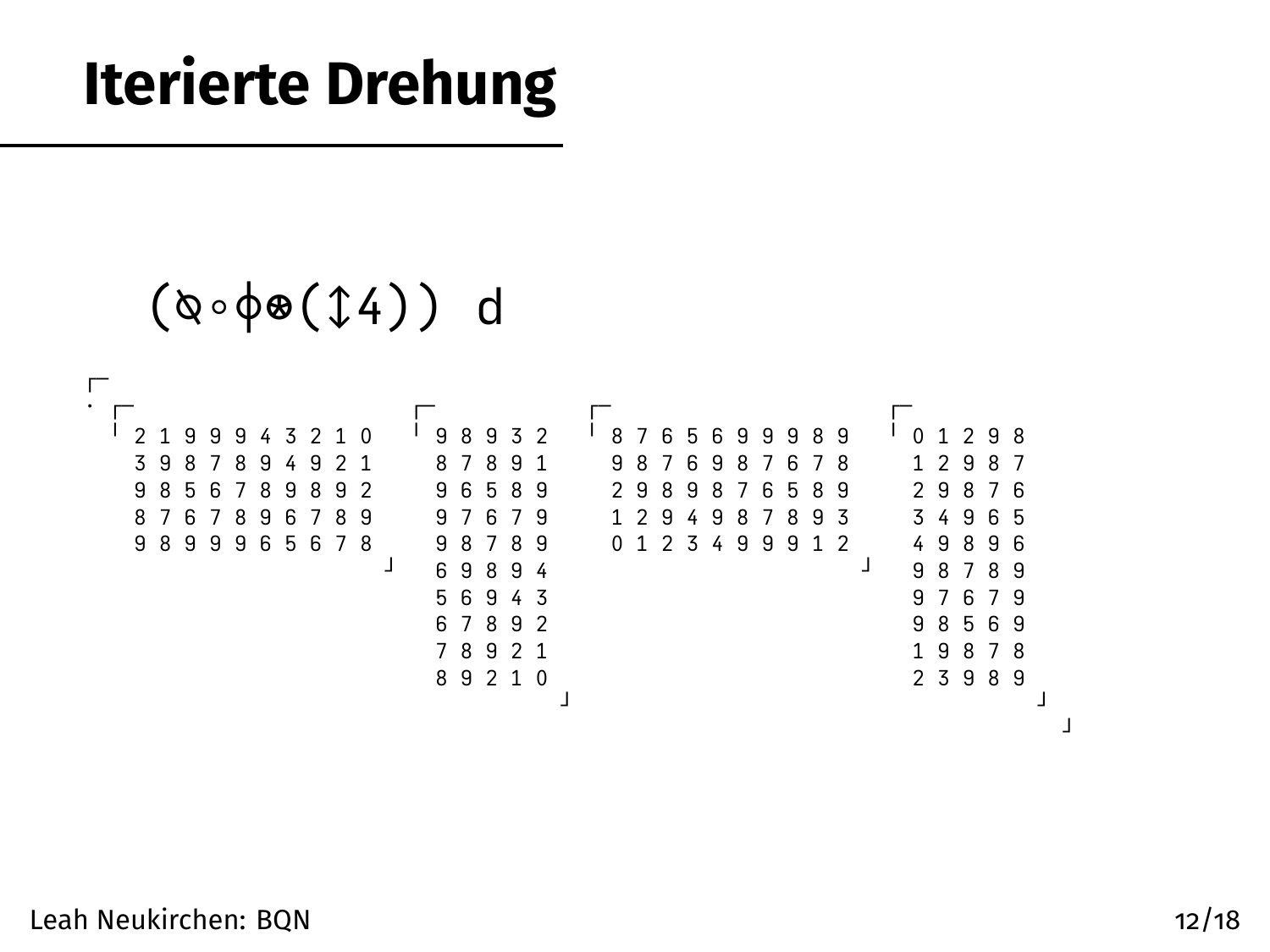# **Kombination von Drehung** *unter* **Zeilenshift**

{∞⊸»˘⌾(⍉∘⌽⍟)d}¨↕4

┌─<br>・┌──────── ┌──────── ┌─────────── ╵ ∞ 2 1 9 9 9 4 3 2 1 ╵ 3 9 8 7 8 9 4 9 2 1 ╵ 1 9 9 9 4 3 2 1 0 ∞ ╵ ∞ ∞ ∞ ∞ ∞ ∞ ∞ ∞ ∞ ∞ ∞ 3 9 8 7 8 9 4 9 2 9 8 5 6 7 8 9 8 9 2 9 8 7 8 9 4 9 2 1 ∞ 2 1 9 9 9 4 3 2 1 0 ∞ 9 8 5 6 7 8 9 8 9 8 7 6 7 8 9 6 7 8 9 8 5 6 7 8 9 8 9 2 ∞ 3 9 8 7 8 9 4 9 2 1 ∞ 8 7 6 7 8 9 6 7 8 9 8 9 9 9 6 5 6 7 8 7 6 7 8 9 6 7 8 9 ∞ 9 8 5 6 7 8 9 8 9 2 ∞ 9 8 9 9 9 6 5 6 7 ∞ ∞ ∞ ∞ ∞ ∞ ∞ ∞ ∞ ∞ 8 9 9 9 6 5 6 7 8 ∞ 8 7 6 7 8 9 6 7 8 9 ┘ ┘ ┘ ┘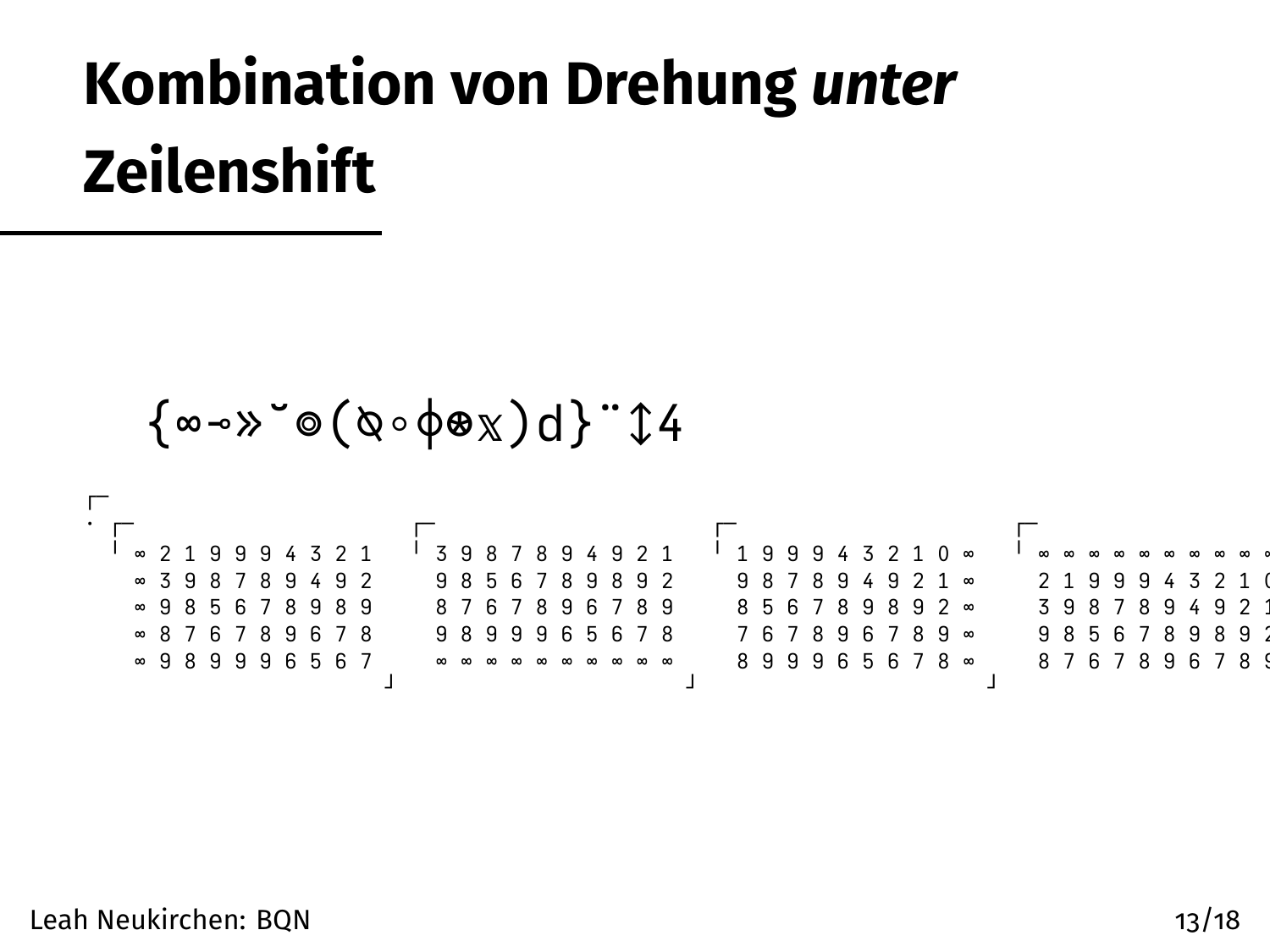⌊´{∞⊸»˘⌾(⍉∘⌽⍟)d}¨↕4

┌─ ╵ 1 2 1 7 4 3 2 1 0 1 2 1 5 6 7 4 3 2 1 0 3 5 6 5 6 7 4 7 2 1 7 6 5 6 7 6 5 6 7 2 8 7 6 7 6 5 6 5 6 7 ┘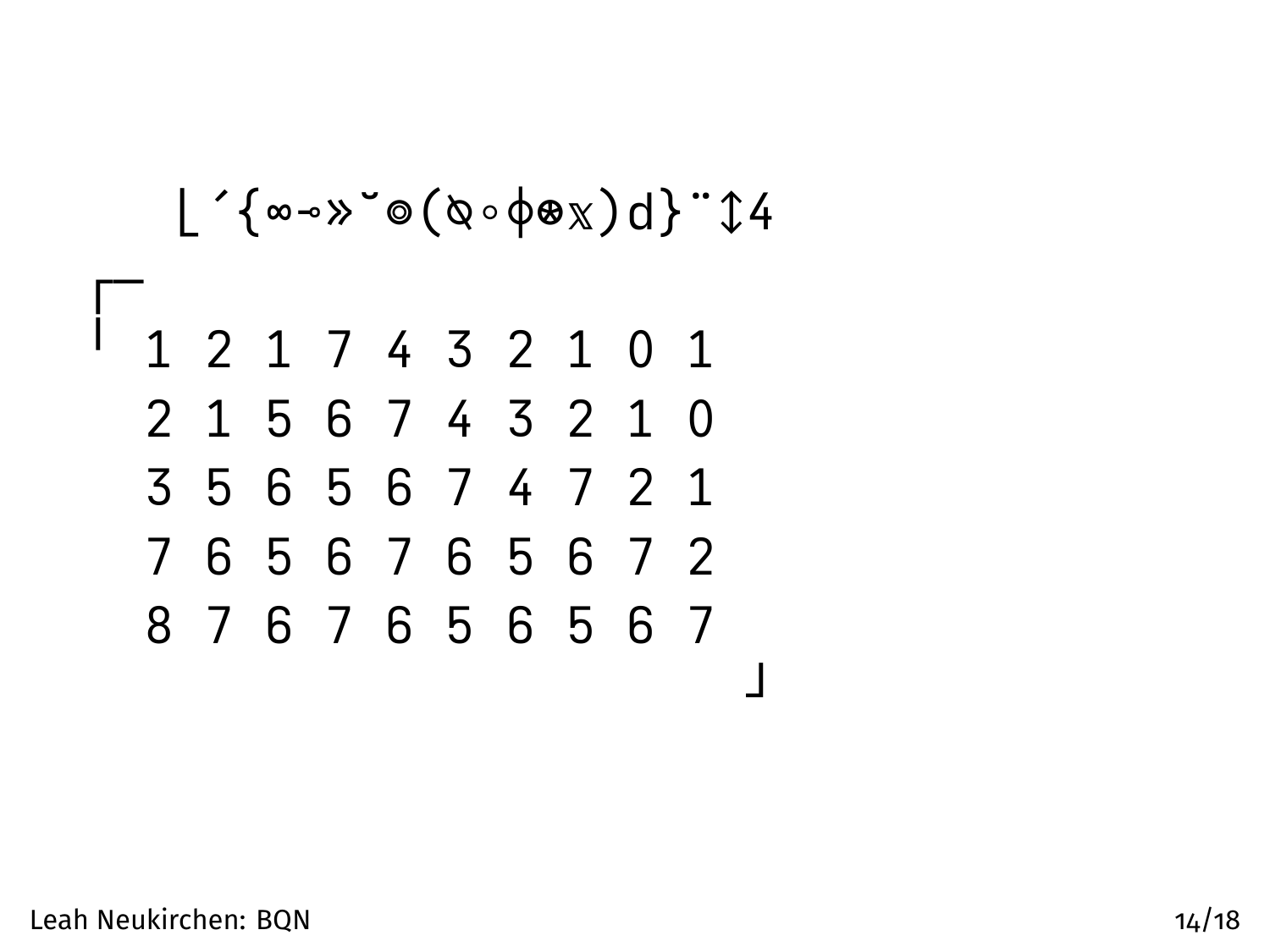$$
1 \leftarrow d < \lfloor \text{``\texttt{>}\texttt{>}\texttt{>}\texttt{>}\texttt{>}\texttt{>}\texttt{>}\texttt{>}\texttt{>}\texttt{>}\texttt{>}\texttt{>}\texttt{>}\texttt{>}\texttt{>}\texttt{>}\texttt{>}\texttt{>}\texttt{>}\texttt{>}\texttt{>}\texttt{>}\texttt{>}\texttt{>}\texttt{>}\texttt{>}\texttt{>}\texttt{>}\texttt{>}\texttt{>}\texttt{>}\texttt{>}\texttt{>}\texttt{>}\texttt{>}\texttt{>}\texttt{>}\texttt{>}\texttt{>}\texttt{>}\texttt{>}\texttt{>}\texttt{>}\texttt{>}\texttt{>}\texttt{>}\texttt{>}\texttt{>}\texttt{>}\texttt{>}\texttt{>}\texttt{>}\texttt{>}\texttt{>}\texttt{>}\texttt{>}\texttt{>}\texttt{>}\texttt{>}\texttt{>}\texttt{>}\texttt{>}\texttt{>}\texttt{>}\texttt{>}\texttt{>}\texttt{>}\texttt{>}\texttt{>}\texttt{>}\texttt{>}\texttt{>}\texttt{>}\texttt{>}\texttt{>}\texttt{>}\texttt{>}\texttt{>}\texttt{>}\texttt{>}\texttt{>}\texttt{>}\texttt{>}\texttt{>}\texttt{>}\texttt{>}\texttt{>}\texttt{>}\texttt{>}\texttt{>}\texttt{>}\texttt{>}\texttt{>}\texttt{>}\texttt{>}\texttt{>}\texttt{>}\texttt{>}\texttt{>}\texttt{>}\texttt{>}\texttt{>}\texttt{>}\texttt{>}\texttt{>}\texttt{>}\text
$$

╵ 0 1 0 0 0 0 0 0 0 1 0 0 0 0 0 0 0 0 0 0 0 0 1 0 0 0 0 0 0 0 0 0 0 0 0 0 0 0 0 0 0 0 0 0 0 0 1 0 0 0 ┘

┌─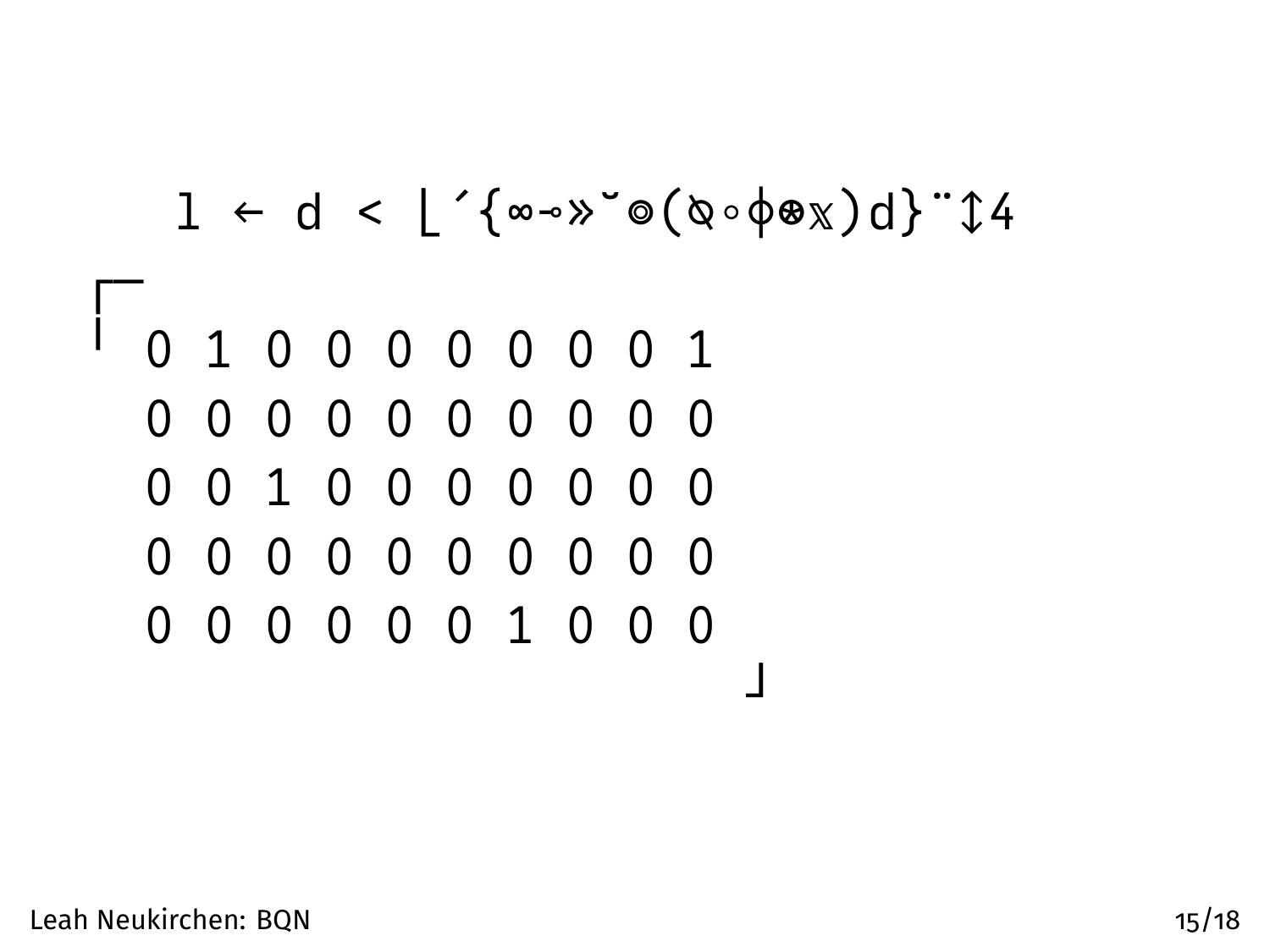#### $(1+d)\times1$

#### ├ ╵ 0 2 0 0 0 0 0 0 0 1 0 0 0 0 0 0 0 0 0 0 0 0 6 0 0 0 0 0 0 0 0 0 0 0 0 0 0 0 0 0 0 0 0 0 0 0 6 0 0 0 ┘

#### $+^2$  (1+d)×l 15

Leah Neukirchen: BQN 16/18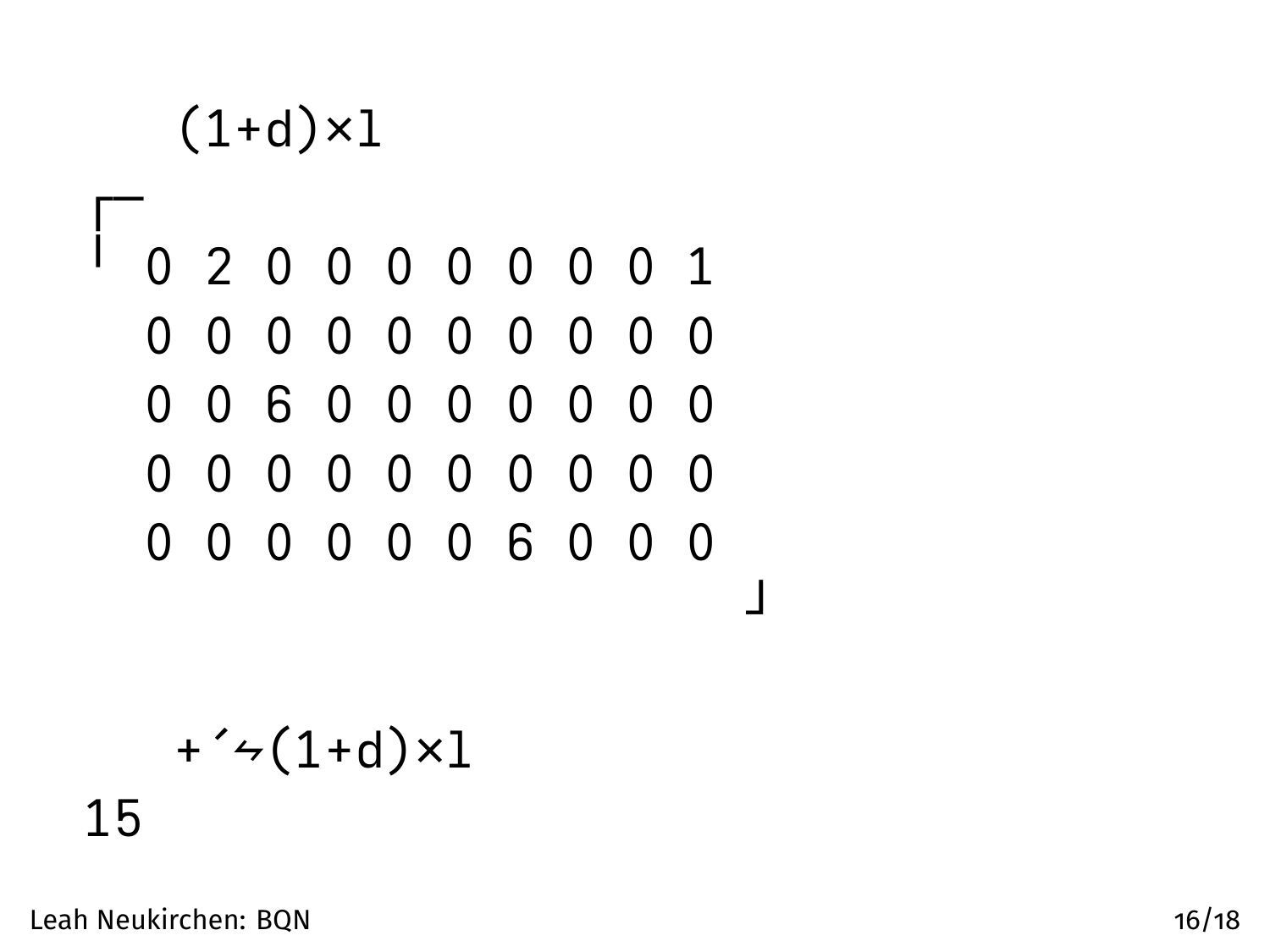#### **Warum?**

- Eleganz
- Neue Denkmuster und Denkweisen
- Hohe Informationsdichte, extrem konzise Programme
- Intellektuelle Kurosität und Spielerei, Code-Golfing
- Gut geeignet für numerische Probleme, Prototypen, als Alternative zu Numpy, MATLAB, etc.
- Open Source (ISC), gute und recht schnelle Implementierung (CBQN), ausführliche Doku, nette und hilfreiche Community